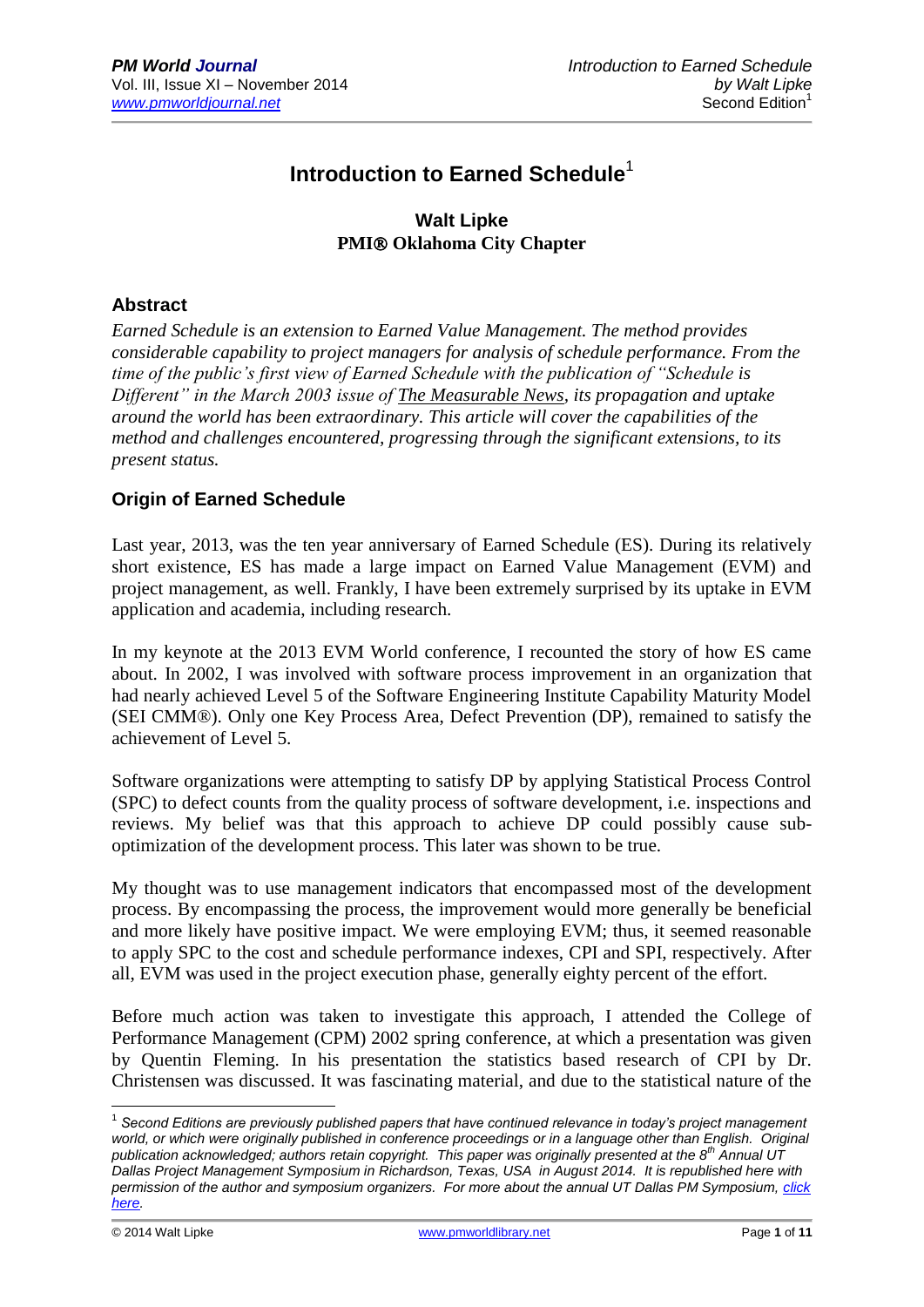research it led me to believe I was on the right track with using CPI to satisfy the DP attribute of the CMM®. However, later that evening after some reflection, I realized Mr. Fleming did not mention anything about SPI.

The next morning as I walked through the courtyard of the hotel, I happened to encounter Mr. Fleming, with his suitcase, on his way to checkout and leave the conference. I told him I had attended his presentation and that I was really interested in the statistical testing and study of CPI behavior. I then asked, "Has any comparable research been accomplished for SPI?" Mr. Fleming responded saying, "No there hasn't. You do know that SPI fails for late performing projects." …Yes, I knew that, but sometimes you just don't make the connection. It was then obvious, with the known failure mode of SPI, reliable statistical analysis of the indicator was not possible and therefore the SEI CMM® Level 5 key process area, Defect Prevention, could not be satisfied using the SPI indicator.

This was my dilemma. I needed a reliable schedule indicator for software process improvement; thus, the impetus for creating ES. Originally, ES had a single purpose; i.e., provide a path for achievement of CMM® Level 5. There was no intention for ES to be made available to other EVM practitioners. Only after the schedule indicators from ES proved reliable from several months of prototyping on software projects did I realize that the method held potential for the EVM community. This led to the publication of *The Measurable News* article "Schedule Is Different" [Lipke, 2003].

# **Theory and Capabilities**

The fundamental concept of ES is shown in figure 1. As the description reads, "The idea is to determine the time at which the earned value (EV) accrued should have occurred." The time duration associated with the point on the Performance Measurement Baseline (PMB) where planned value (PV) is equal to EV is Earned Schedule.<sup>2</sup> For the EV accrued, ES provides a measure of how much has been earned of the planned duration (PD) of the project.

ES is computed from the simple formula:

$$
ES = C + I
$$

C is determined by comparing EV to the periodic values for PV, i.e.,  $PV_n$ . C is the largest value of n satisfying the condition,  $EV \ge PV_n$ . I is an interpolation using the equation:

$$
I = (EV - PV_C) / (PV_{C+1} - PV_C)
$$

<sup>&</sup>lt;sup>2</sup> For the definitions of PMB, EV, and PV, refer to the *Practice Standard for Earned Value Management* [PMI, 2011].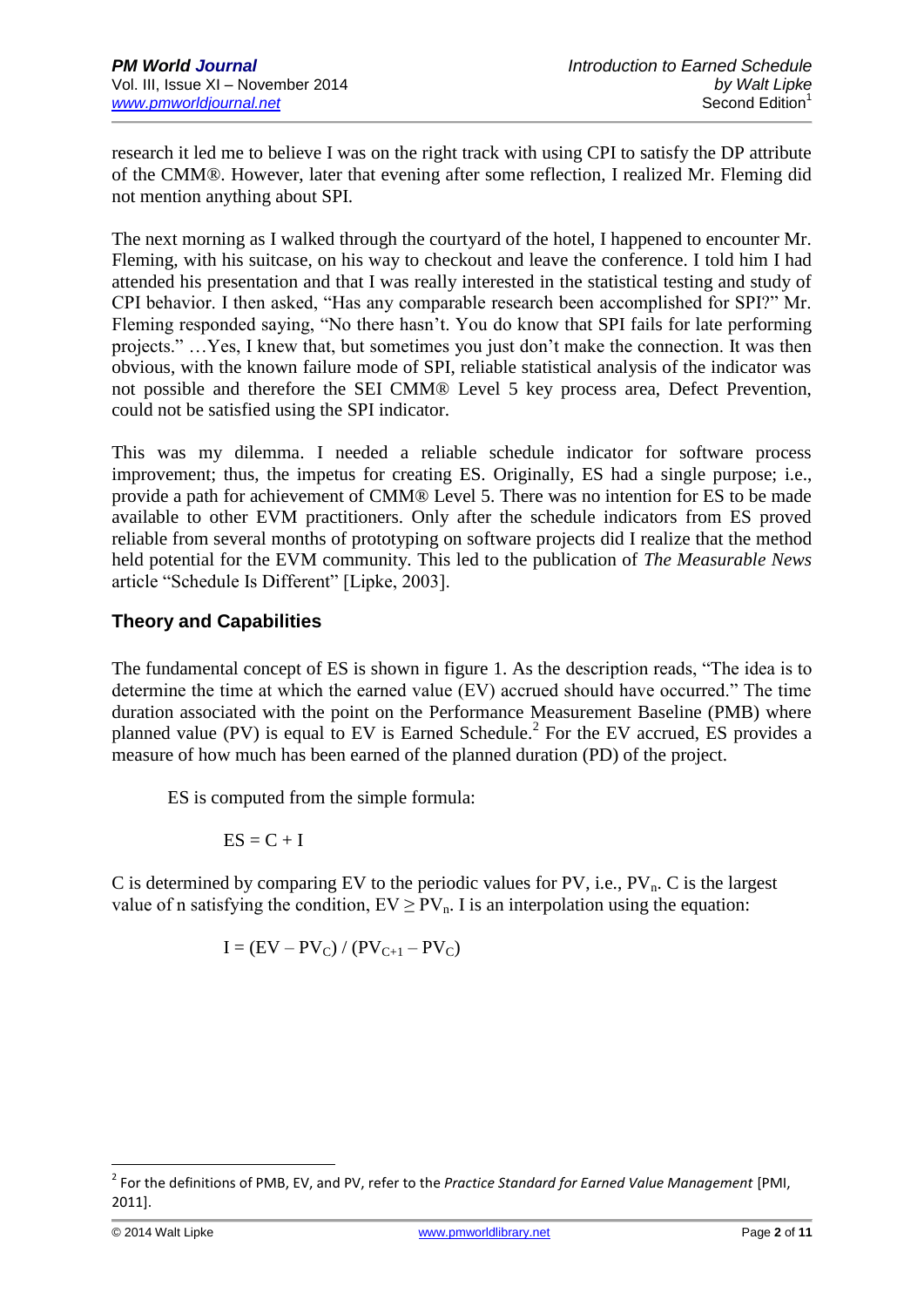

*Figure 1. Earned Schedule Concept*

*Indicators.* Having ES, the time based schedule indicators are formed, Schedule Variance (time) and Schedule Performance Index (time), abbreviated as SV(t) and SPI(t), respectively. The indicators are computed using the following formulas:

$$
SV(t) = ES - AT
$$
  
SPI(t) = ES / AT

where AT is the actual time, i.e. the duration from the start of the project to the time at which EV is measured.

These indicators perform reliably for both late and early performing projects, whereas the EVM schedule indictors fail for late performing projects, as Mr. Fleming related. Furthermore, the time-based indicators always converge to the actual result at project conclusion.

*Forecasting.* The SPI(t) indicator has made forecasting duration possible from EVM performance data, using the simple formula [Henderson, 2004]:

$$
IEAC(t) = PD / SPI(t)
$$

where IEAC(t) is Independent Estimate at Completion (time-based)

From this basic forecasting, very powerful statistical forecasting has evolved. In figure 2 the nominal forecast is the graphed line in the middle. The upper and lower lines are Confidence Limits, determined from SPI(t), variation in the periodic values of SPI(t), and a choice of Confidence Level, usually 90 or 95 percent.<sup>3</sup> For the figure, there is a 90 percent probability

 $3$  The terms, Confidence Limits and Confidence Level, come from the mathematics of statistics. To fully define them and the calculation methods for this application is beyond the scope of the article. The reader, if interested in having a greater understanding, is referred to my book, *Earned Schedule* [Lipke, 2009].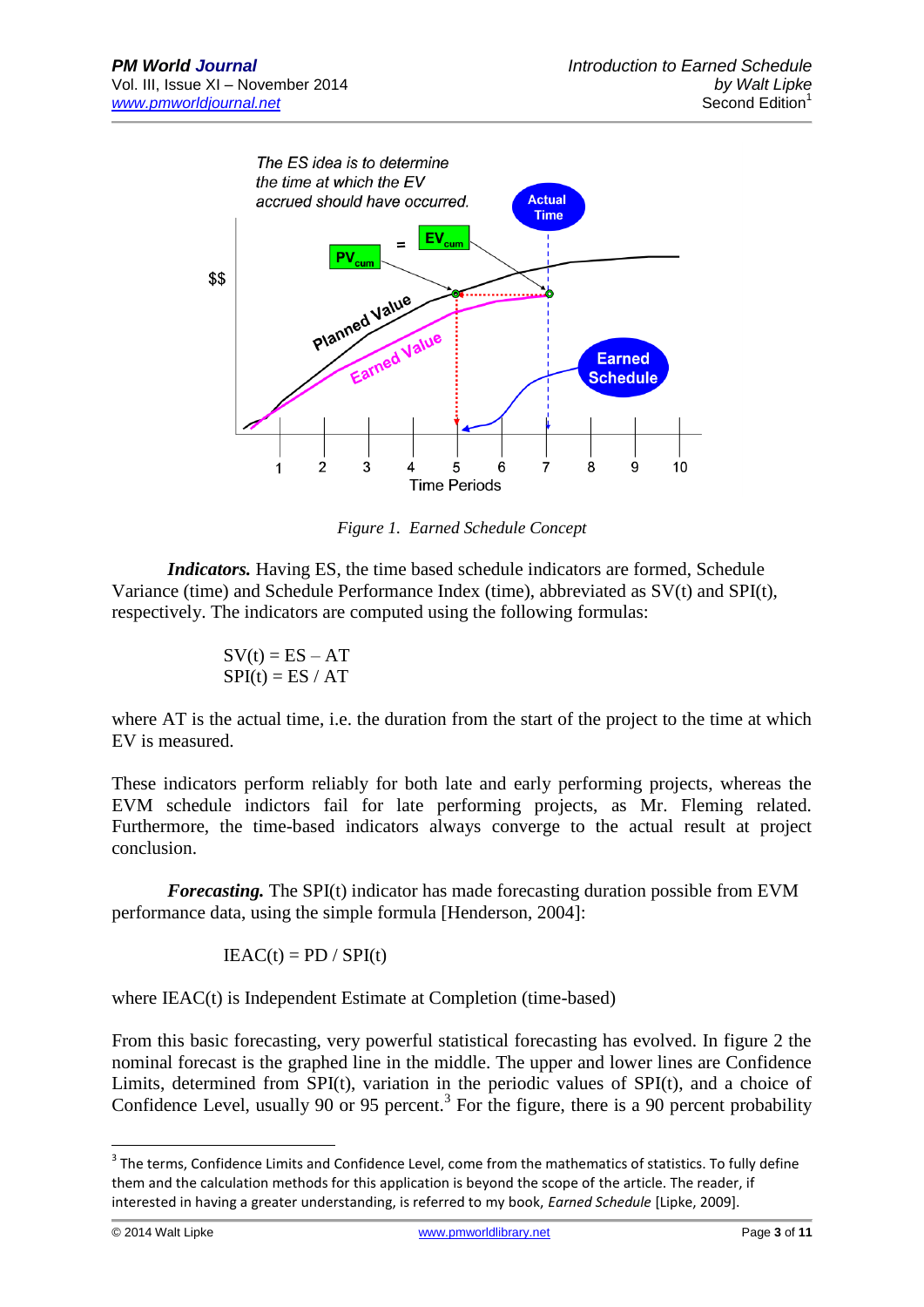that the final duration will occur somewhere between the upper and lower graphed lines. As the project progresses, it is observed that the spacing of the two lines narrows, and that they converge along with the nominal forecast to the actual duration.



*Figure 2. Statistical Forecasting*

*Prediction.* For cost analysis, EVM has the To Complete Performance Index (TCPI), an indicator describing the performance efficiency needed for the remainder of the project to meet a specific cost objective. Until ES, a comparable indicator did not exist for schedule analysis.

ES facilitates the creation of the To Complete Schedule Performance Index (TSPI), formulated as follows:

$$
TSPI = (PD - ES) / (ED - AT)
$$

where ED is the estimated or desired project duration.

As with TCPI, TSPI can be computed for any desired completion objective. For schedule the durations of interest are, generally, PD and the duration to the customer, derived from the product delivery date.

A useful quality of both TCPI and TSPI is that they provide information concerning whether the project objective is achievable and whether a poor performing project is recoverable [Lipke, 2009]. Discrete TSPI values provide management with decision information:

| TSPI < 1.00            | Duration objective is achievable    |
|------------------------|-------------------------------------|
| TSPI > 1.10            | Duration objective is unachievable. |
| $1.00 < TSPI \le 1.10$ | Recovery may be possible.           |

Either TCPI or TSPI can be formulated such that it is dependent upon two variables, the performance index at a specific status point and the fraction complete. For schedule analysis, the formulation is:

 $TSPI = (1 - K) / (R - K/SPI(t))$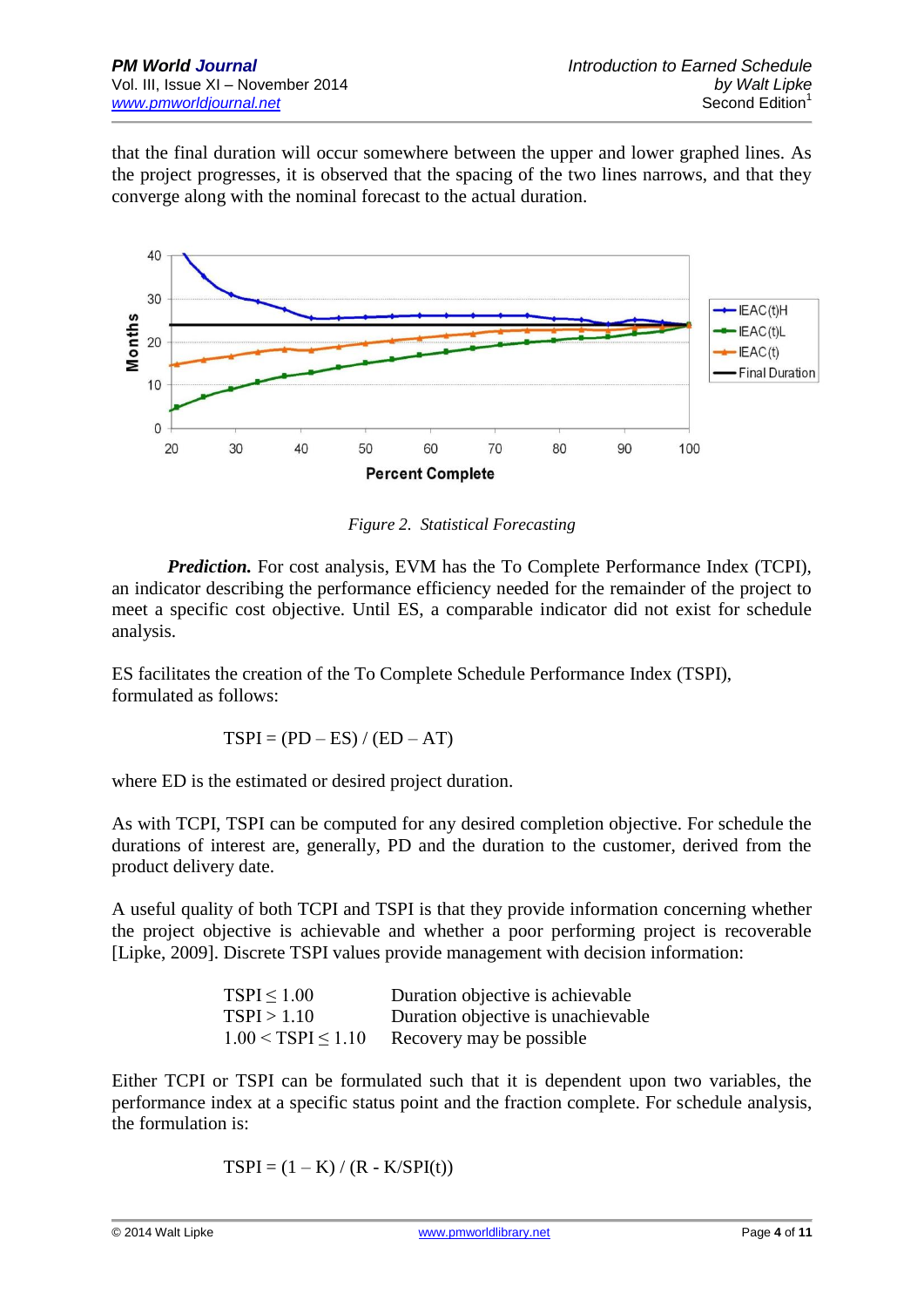where  $K = ES/PD$  and  $R = ED/PD$ 

This formulation provides the project manager (PM) with the ability to "look ahead." For the specific duration objective, the PM can determine when the project becomes unrecoverable and the time available for a corrective management intervention.

*Critical Path.* Especially for large projects, analysis of Critical Path (CP) performance is aligned with schedule experts, segregated from the EVM analysts. ES provides a method using EVM data to assess CP performance, thereby providing an alternative and cross-check to the schedulers' assessment [Lipke, 2009].

The technique treats the CP as a separate project. The PMB for the CP is created from the PV in its tasks. Then, using the EV accrued within the CP tasks, ES for CP performance is computed. Continuing, SV(t), SPI(t), and IEAC(t) can be determined for the CP.

The CP values for the indicators and forecast are then used for comparison to the schedulers' assessment. As well, additional management information is available from the comparison of the CP computed values to the ES analysis for the total project. Inconsistency in compared values is cause for deeper analysis.

From reported application, the forecast from the schedulers' CP analysis is consistently optimistic because it does not account for the current schedule performance efficiency. The schedulers' method adds the schedule variance of the completed work to the planned duration, expecting the remaining work to be performed as planned. Because the ES method accounts for efficiency, EVM analysts have indicated earlier identification of CP performance issues.

*Schedule Adherence.* The schedule is an embodiment of our best understanding of how to accomplish the project. It follows then that the planned schedule is crucial to project success, and that project managers should do their utmost to ensure project execution conforms to it. The planned schedule is the most efficient path for executing the project; any deviation leads to inefficiency and very likely other problems ….such as constraint reduced production, idle time, skills mismatch and poor quality output, in turn, requiring rework. Therefore, it is not enough to have knowledge of the execution efficiency, SPI(t). Additionally, project managers (PM) need to know how well the process is being followed.

ES provides the capability to determine whether the accomplishment is in agreement with the expectation from the planned schedule [Lipke, 2009]. The value of ES identifies the PV which should have been accomplished in every task. By matching the EV accrued to PV expectation, an indicator of schedule adherence (SA) is formed, termed the P-Factor. When matching is perfect, P equals 1.00 and when there is no correlation, P is 0.00. As the project progresses P tends to increase, concluding at the value 1.00 at completion.

The concept of SA, along with the P-Factor, facilitates very useful analysis. Tasks are pinpointed which may have constraints or impediments hindering project accomplishment. With this information, management has the opportunity to investigate and remove the hindrances. As well, tasks having the potential for future rework are identified. Significantly, the value for project rework can be forecast, thereby providing management with the potential cost impact from the lack of schedule adherence.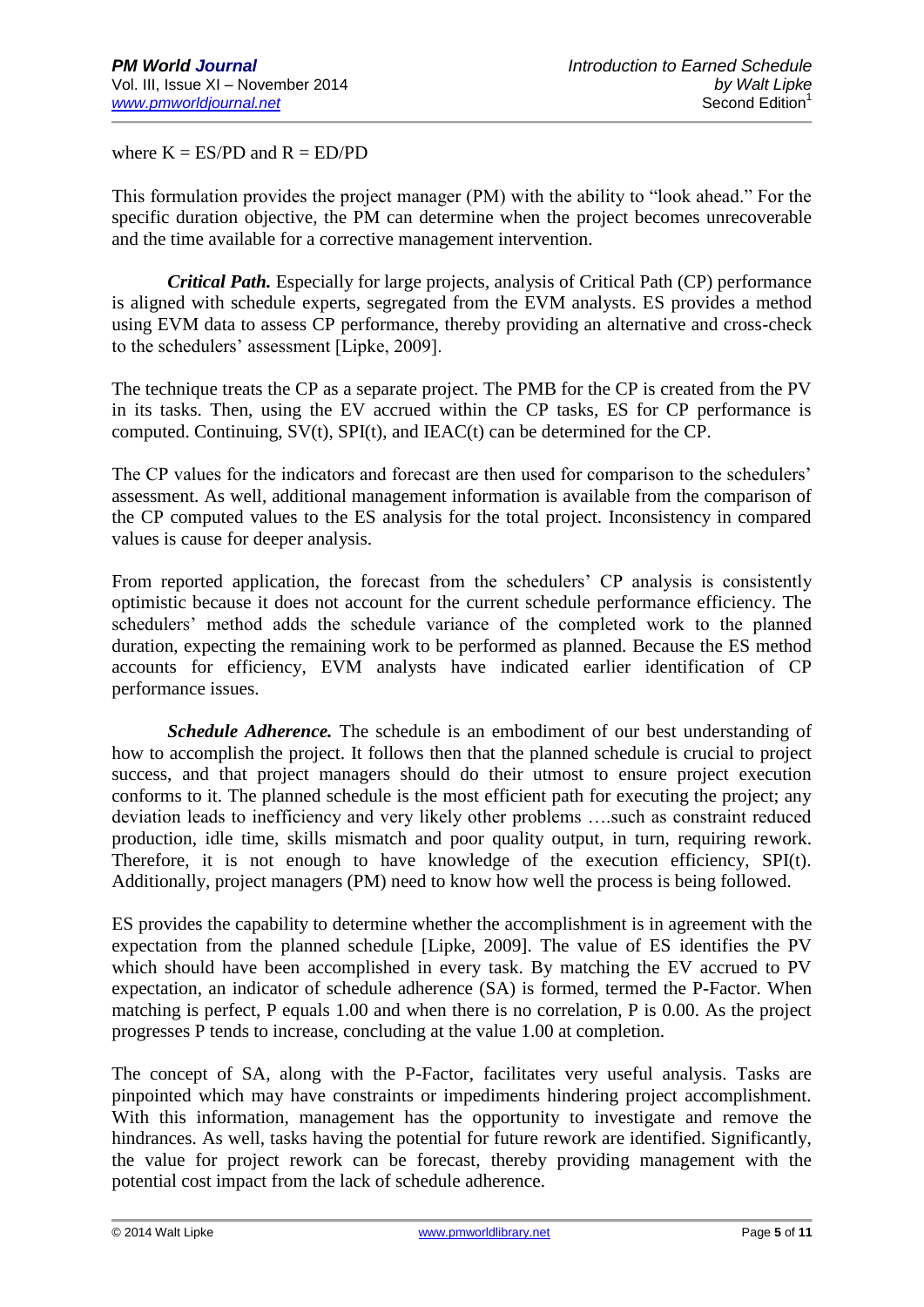*Discontinuous Performance.* There are conditions during project execution, generally for small, short duration projects, that can cause error in the calculated values for the ES indicators and duration forecasts. These conditions are the following:

- 1) *Down Time* periods of performance in which no work has been planned or scheduled
- 2) *Stop Work* periods during execution where management has halted performance

ES calculation methods have been developed to accommodate these conditions [Lipke, 2011]. Without the methods, the distorted indicator and forecast values have the potential to cause unneeded and possibly erroneous management action. The ES calculation methods addressing Down Time/Stop Work have been shown to yield improved indicators and forecasts. Improvement is seen in both accuracy and rate of convergence to the actual result.

*Longest Path.* Research performed by Dr. Mario Vanhoucke has shown that ES forecasting performs best when the topology of the network schedule is serial [Vanhoucke, 2009]. Furthermore, as the network topology becomes more parallel, the research indicates that the forecast values are less reliable.

The most recent evolution of ES forecasting was created to utilize the serial topology research finding. For this methodology, all of the serial paths to completion in the schedule network are identified. For each a PMB is created and used for forecasting, similarly to the method described earlier for CP analysis. The serial path having the longest duration forecast is theorized to best represent the project.

Figure 3 illustrates the comparison of forecasts, the normal to longest path (LP). The visual supports the improvement expectation in ES forecasting provided by LP. As observed, the variation of the LP forecast is reasonably uniform around the actual duration, whereas the total project forecast has much more variation in converging to the actual duration.

The results from the notional data example are compelling. However, they are insufficient to say LP forecasting should be adopted and employed without further examination and testing. I am hopeful, with additional confirmation and tools for applying LP, the methodology will provide significant improvement of ES forecasting for network schedules whose topology is highly parallel.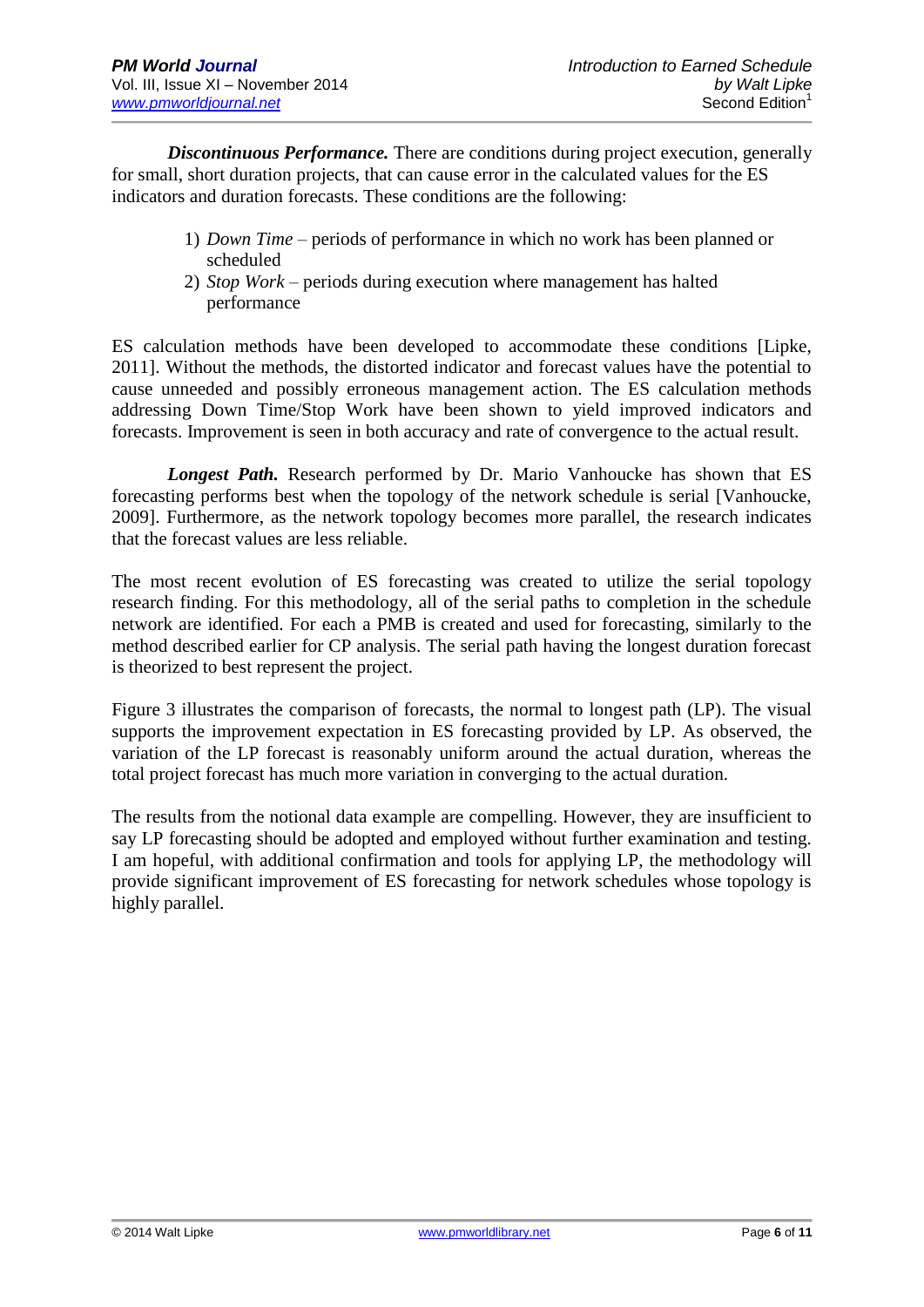

*Figure 3. Longest Path Forecasting*

# **Challenges**

Although ES has become well accepted, it has not always been. After the seminal paper, "Schedule is Different" and the subsequent paper, "Earned Schedule: A Breakthrough Extension to Earned Value Theory?," by Kym Henderson [Henderson, 2003] were published, an over exuberance developed. There was even some discussion favoring replacement of the EVM schedule indicators with those from ES, SV(t) and SPI(t). The exuberance was quelled; however, an insert to the *PMI Practice Standard for EVM, 1st edition*, was created to generate awareness of ES and to gain feedback from trial applications [PMI, 2005].<sup>4</sup>

From that beginning serious resistance to ES developed. Possibly, the initial rejection came from a view that Kym and I had little credibility in the EVM community. From their perspective, we had limited EVM experience and were new members of CPM. Some ridiculed the method and its advocates from the long held position that the only way to perform schedule performance analysis is to directly employ the schedule. Others added the quizzical argument, stating that although EVM has indicators with "schedule" in their description, they were never intended to be used for schedule performance analysis. A few, in the extreme, used intimidation tactics to discourage the use and propagation of ES.

Next came the questioning of the mathematics of the ES calculation. Although the description of the calculation method was made in the seminal article, including application examples, there were assertions that ES is an interpolation made from the linearization of the entire PMB. Of course, it is not. ES does use linear interpolation, but only for a single performance period. After the initial flurry of discussion, the misinterpretation of the ES calculation appears to be resolved. It has not reappeared in several years.

 $^4$  The insert was authored by Dr. John Singley and Eleanor Haupt of the College of Performance Management.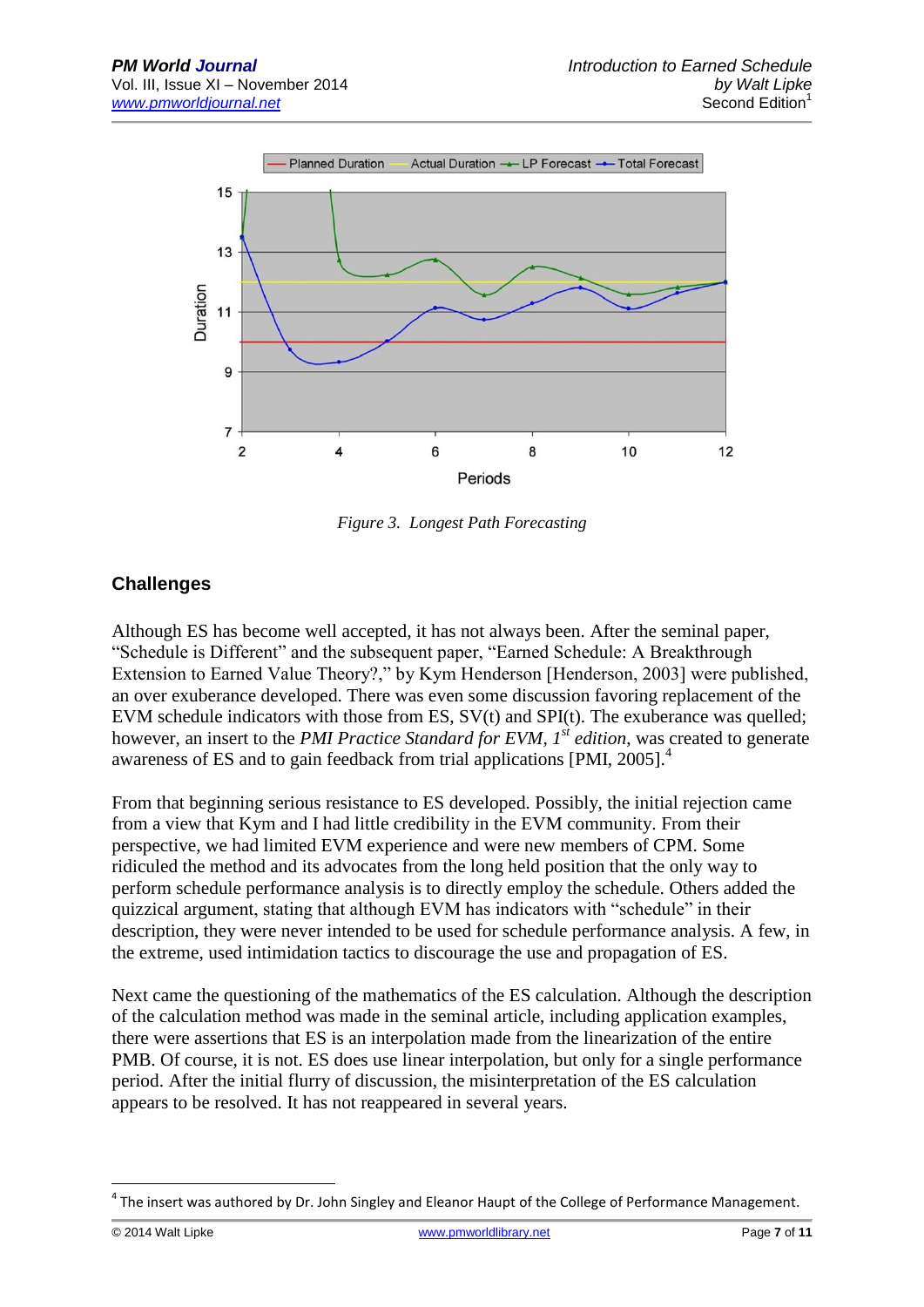Presently, there remains skepticism about ES, most likely connected to resistance to change. Rigidity is a difficult obstacle to overcome. Logic and reasoning are set aside while opinion, emotion, and political power become the position determinants.

This residual skepticism affects whether ES is accepted by the EVM community and fully incorporated into the EVM practice. Across the globe, there is considerable evidence of increased application of ES, indicating its general acceptance. An eventual preponderance of usage may overcome the skeptics; only time will tell whether ES is adopted.

#### **Affirmation**

Significantly, Kym Henderson's article verified the performance of the ES indicators from application to real data [Henderson, 2003]. Several advantages were cited for ES:

- 1) Simplicity of the calculations
- 2) Time-based indicators as opposed to the cost-based EVM indicators
- 3) No additional data required
- 4) Indicators perform reliably for either early or late performing projects
- 5) Indicator values converge and resolve to the actual project result

In his article, Mr. Henderson summarized the examination of ES, saying:

*"The retrospective analysis of ES using my own EVM projects' data, … has confirmed with remarkable precision the accuracy of the ES concept and ES metrics …when compared to their historic EVM counterparts."*

As well, other independent successful trials of the ES method were subsequently reported, most notably is one at Lockheed Martin conducted by Robert Handshuh. Additional to the trials, research was performed which confirmed the performance of ES. Dr. Mario Vanhoucke and Stephan Vandevoorde using methods of simulation compared ES to other EVM based methods of duration forecasting [Vanhoucke, et al., 2007]. They formed the conclusion:

*"The results reveal that the earned schedule method outperforms, on the average, all other forecasting methods."*

Most recently, Captain Kevin Crumrine and Lieutenant Colonel Jonathon Ritschel of the USAF, using EVM data from 64 major defense projects, examined performance of the schedule indicators from EVM and ES [Crumrine, et al., 2013]. Crumrine and Ritshcel made the comparison using statistical hypothesis testing methods. Their conclusion, with regard to the schedule indicators from each methodology, was made as follows:

*"This research finds Earned Schedule to be a more timely and accurate predictor than Earned Value Management."*

Affirmation of ES is noted in several other venues, as well:

1) Positive feedback from application globally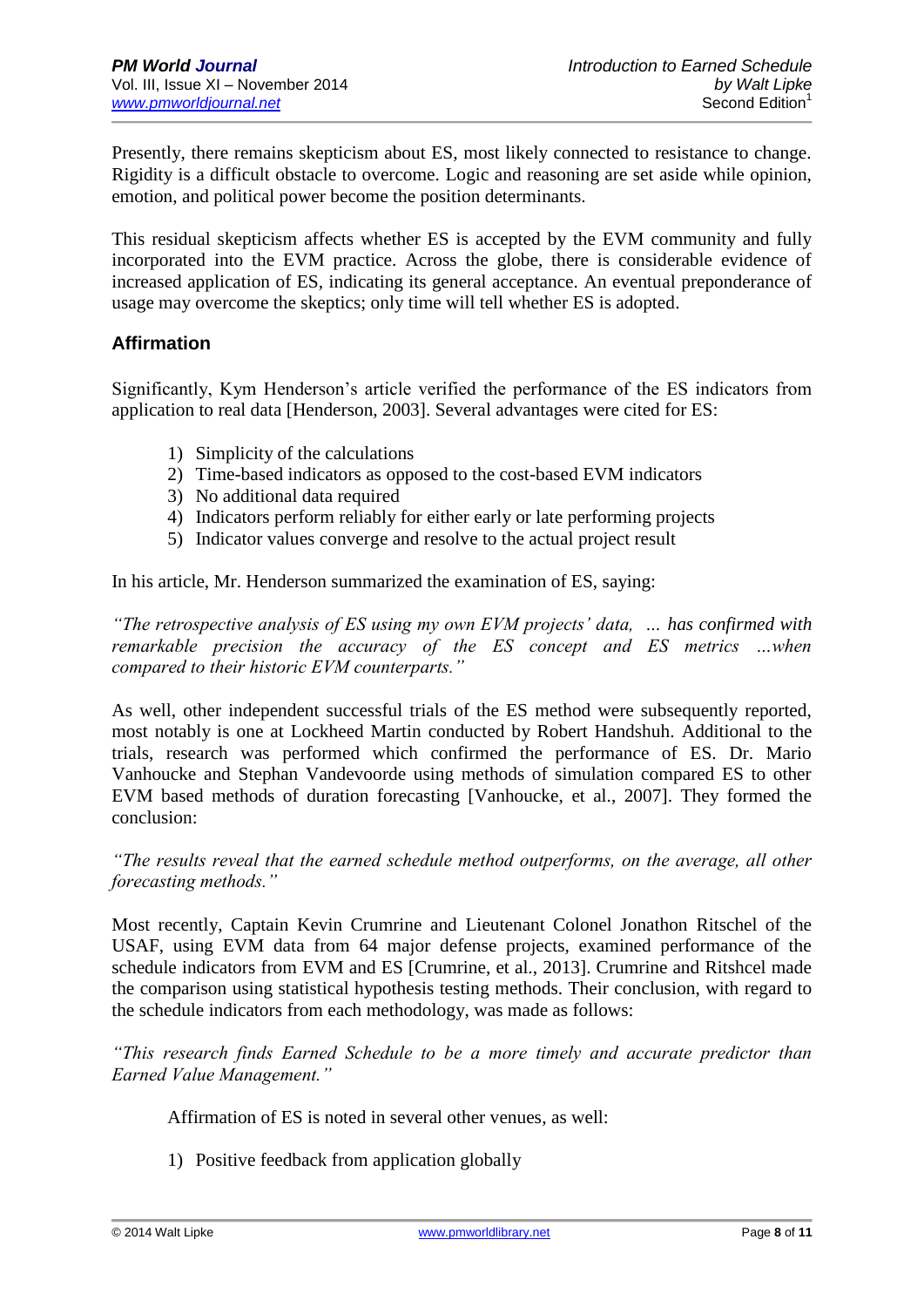- 2) Incorporation into EVM analysis tools EV Engine, IPM Pro, Visi Trend, ProTrack, and Project Flight Deck
- 3) Inclusion in EVM training from various sources
- 4) Inclusion in project management coursework at several universities globally
- 5) Appearance in project management textbooks
- 6) As a topic of interest in several published research articles (academic journals, occurring globally)

#### **Resources**

For those using ES or those who want to begin, there are several resources available. The one, perhaps of the greatest value, is the ES website, www.earnedschedule.com. The website has a considerable amount of material, including news, publications, presentations, calculators, and much more. With very few exceptions the materials are free for download and individual use.

The website began in February 2006. In that first month it received approximately 6000 "hits." The website has become increasingly more popular and is now receiving approximately 55,000 hits per month, and recently had a count of over 63,000.

Another good source for ES material is the PMI EVM practice standard [PMI, 2011]. The standard includes Appendix D, Schedule Analysis Using EVM Data, which predominantly is a description of ES. And of course my book, *Earned Schedule*, is available.

## **Wrap Up**

ES facilitates considerable schedule performance analysis capability from EVM data. The capabilities offered by ES – time-based indicators, duration forecasting, prediction, critical path, schedule adherence, constraint/impediment identification, rework cost, discontinuous performance, and schedule network topology – previously were not believed possible.

It is my opinion that acceptance of ES should help to popularize EVM. With the inclusion of ES, EVM can make the case that, now, in a single method, project cost and schedule can be managed.

Even without full acceptance the impact of ES can no longer be ignored. It is being used world-wide in many venues - large and small projects, and in academia, as well.

#### **Acknowledgement**

The following people, journals, and organizations are acknowledged for their contribution to the advancement and propagation of Earned Schedule: Kym Henderson, Eleanor Haupt, Dr. John Singley, Ray Stratton, Steve Wake, Alex Davis, Mick Higgins, Dr. Mario Vanhoucke, Stephen Vandevoorde, Robert Van De Velde, Major John Garrett, Norm Brown, Peter Schwarz, Greg Smith, *The Measurable News, PM World Today, PM World Journal, Crosstalk, International Journal of Project Management,* College of Performance Management, and the Project Management Institute.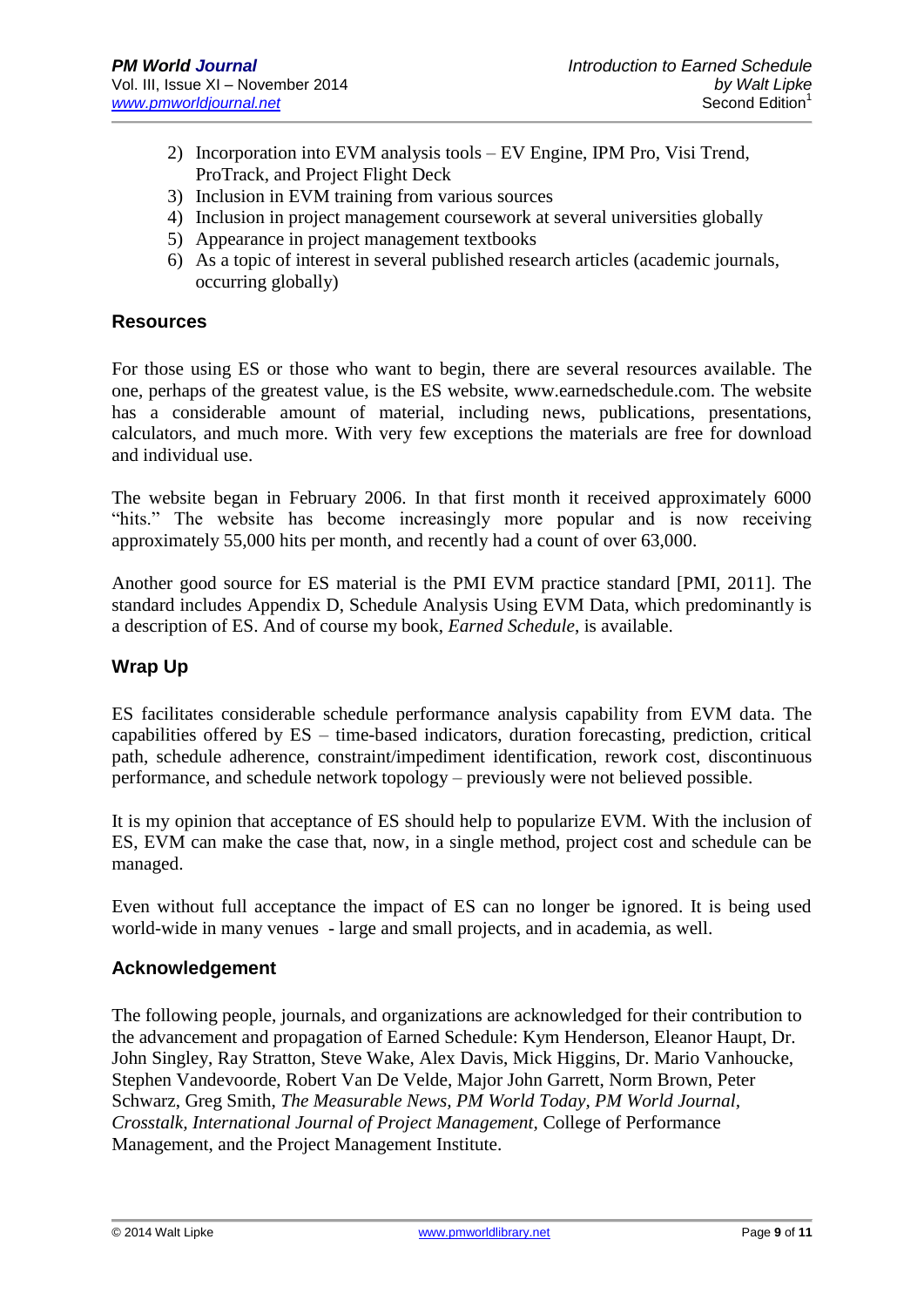### **References:**

| Crumrine, K., J. Ritschel. "A Comparison of Earned Value Management and Earned<br>Schedule Predictors on DOD ACAT 1 Programs," The Measurable News, 2013 Issue 2: 37-44 | Schedule as |
|-------------------------------------------------------------------------------------------------------------------------------------------------------------------------|-------------|
| Henderson, K. "Earned Schedule: A Breakthrough Extension to Earned Value Theory?," The<br>Measurable News, Summer 2003: 13-23                                           |             |
| Henderson, K. "Further Developments in Earned Schedule," The Measurable News,<br>2004: 15-22                                                                            | Spring      |
| Lipke, W. "Schedule is Different," The Measurable News, March 2003: 31-34                                                                                               |             |
| Lipke, W. Earned Schedule, Raleigh, NC: Lulu Publishing 2009                                                                                                            |             |
| Lipke, W. "Earned Schedule Application to Small Projects," <i>PM World Today</i> , April<br>XIII, Issue IV                                                              | 2011: Vol   |
| Lipke, W. "Speculations on Project Duration Forecasting," The Measurable News,<br>$3:1-7$                                                                               | 2012 Issue  |
| Project Management Institute. Practice Standard for Earned Value Management, 1st<br>Newtown Square, PA.: PMI, 2005                                                      | Edition,    |
| Project Management Institute. Practice Standard for Earned Value Management, 2 <sup>nd</sup><br>Newtown Square, PA.: PMI, 2011                                          | Edition,    |

Vanhoucke, M., S. Vandevoorde. "A Simulation and Evaluation of Earned Value Metricsto Forecast Project Duration," *Journal of the Operations Research Society*, October 2007, Vol 58: 1361-1374

Vanhoucke, M. *Measuring Time – Improving Project Performance Using Earned Value Management*, London: Springer 2009